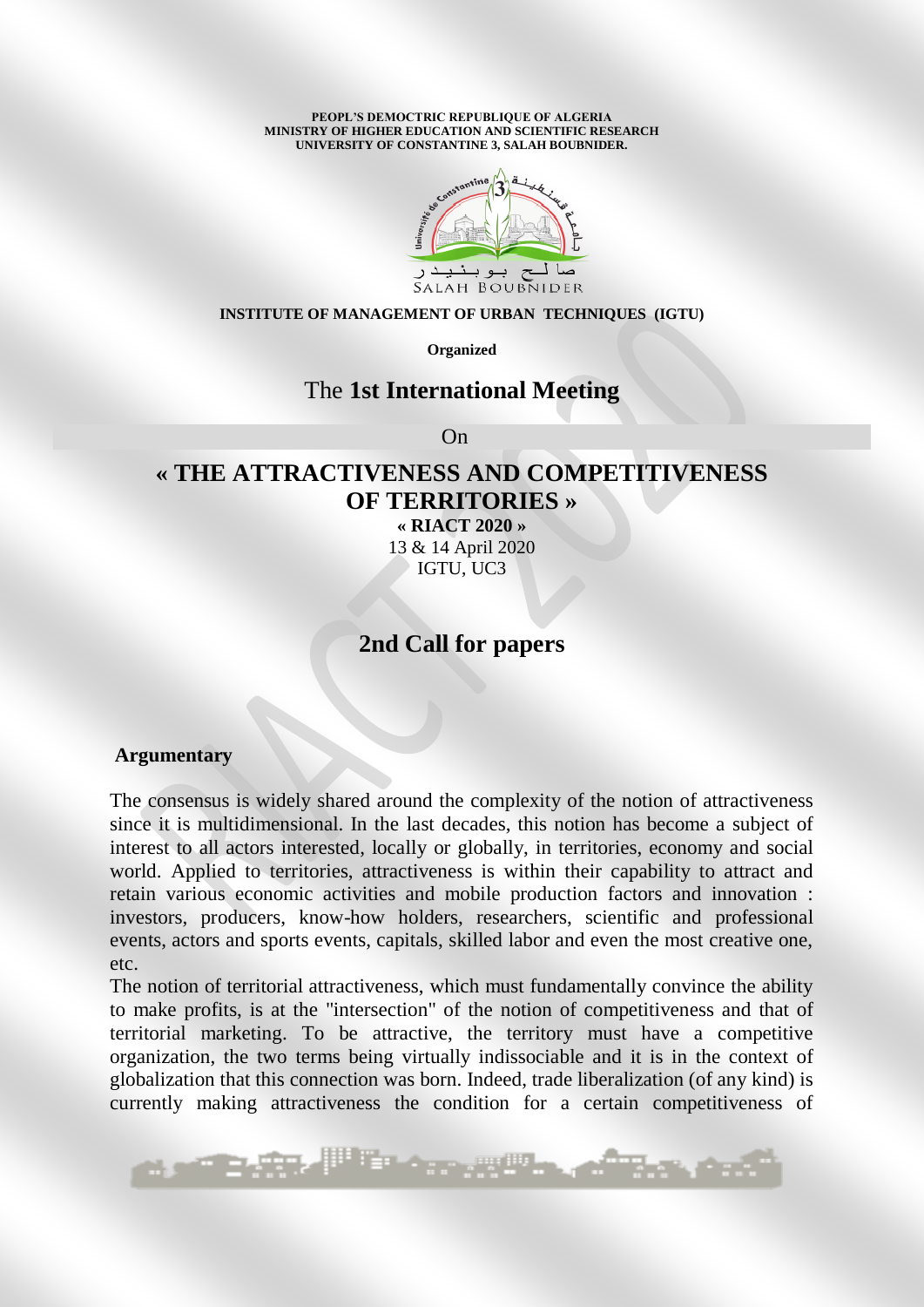territories which has a large influence on development policies. A competitive territory must generate and attract value in terms of investments and human resources. The territories position themselves, consequently, against each other and try to attract these sources of competitiveness. Moreover, the openness of states to competitive international investment has strongly mobilized territorial marketing as a collective action of valorization of the territories to attract new activities, to favor the development of the companies operating locally their activities and to promote a favorable brand image.

The debate around an essential question to the assessment of the performance and the territorial dynamics and of a key stake for the local authorities, encourages reflection on the countries bordering the southern shore of the Mediterranean. Their opening to the international is a challenge based on the attractiveness and competitiveness of their territories. In this context, Algeria is currently establishing privileged trade relations with the European Union primarily as well as with other countries. This situation accompanies the reforms of its productive apparatus towards a free and competitive market economy. In order to find its way in this dynamic, Algeria is called to create the conditions of attractiveness and territorial competitiveness that supports in particular a general mobilization of the economic and social actors. This involves a territory recomposition by affirming their capacity to produce wealth and to attract the know-how, technologies and foreign direct investments (FDI) that accompany them.

Joining in a strategy of attractiveness and competitiveness of the territory is the main objective that is fixed by this scientific event. This supposes to :

- Determine the attractiveness and competitiveness indicators of a territory.
- Develop a territorial diagnosis outlining the potential (economic, cultural, social, environmental, etc.) of a territory and how these potentialities are mobilized to build its brand image,
- To question the conditions and the mechanisms to be put in place to succeed in a strategy of attractiveness and competitiveness of the territory by relying on its real dynamics and the commitment of its actors.

# **PROPOSED AXES**

### **Indicators of attraction of a territory**

**North Alberta** 

 Assessment of the conditions and degrees of attractiveness (residential, tourist, economic, industrial, etc.) of a territory.

A provided and the sea

Territorial diagnosis and urban audit.